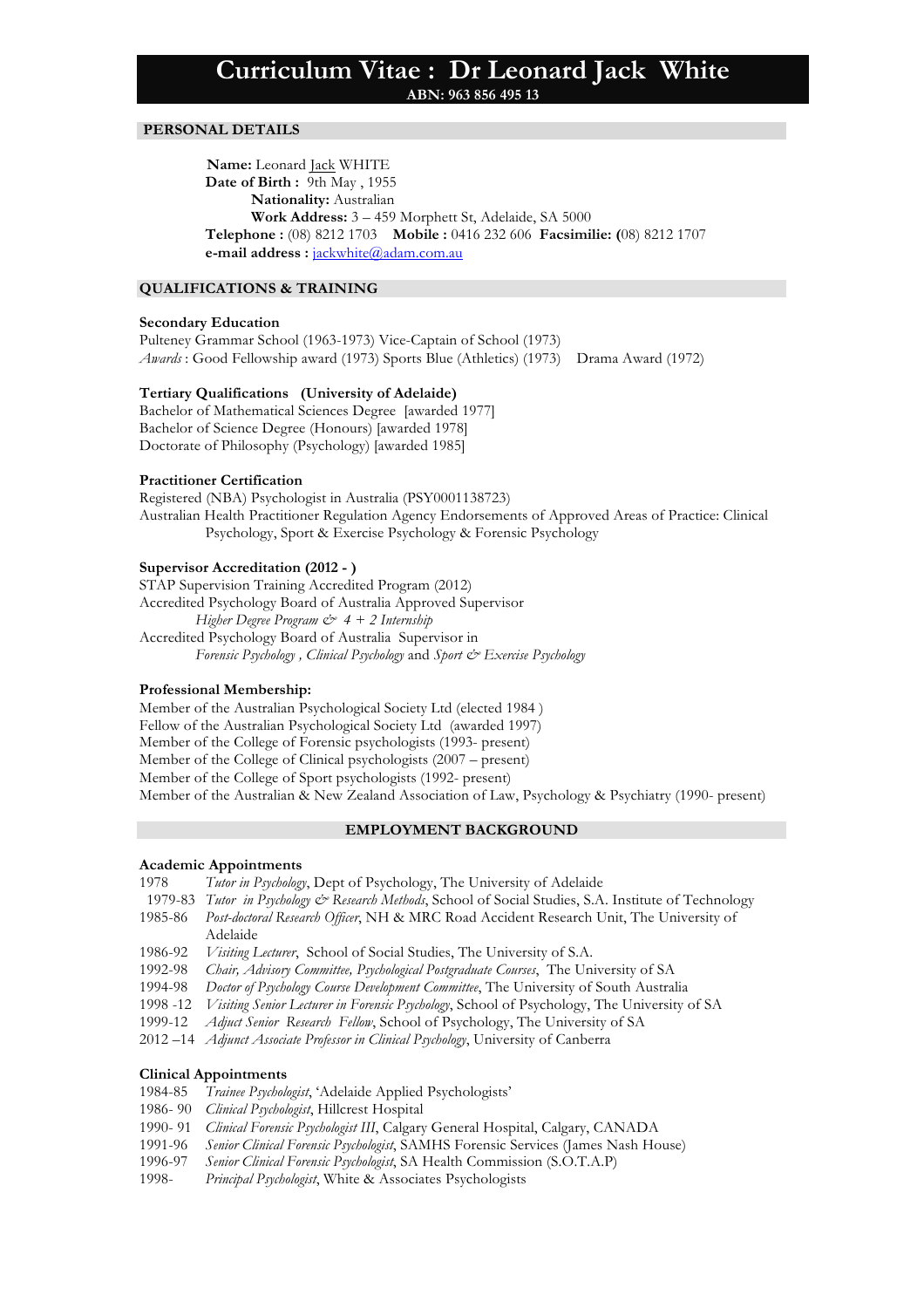### **Positions held within the Australian Psychological Society (APS)**

- 1986-87 *Secretary*, Australian Psychological Society (S.A. Branch)
- 1987 *Editor*, Australian Psychological Society (S.A. Branch) Newsletter
- 1987-90 *Acting South Australian Branch Councillor*, Australian Psychological Society
- 1991 *Organising committee (Social Chair)* APS National Conference
- 1993-96 *Treasurer*, Australian Psychological Society (S.A. Branch)
- 1993-95 *Secretary*, College of Forensic Psychology (SA Section)
- 1995-96 *Deputy Chair*, College of Forensic Psychology
- 1996 *Chair* , APS Working Party in Civil Impairment
- 2002 *Organising committee*, APS Conference
- 1996-00 *National Chair*, College of Forensic Psychology
- 1996-00 *Member*, Ethics Committee
- 1997-02 *Chair,* College of Forensic Psychologists (SA Section)
- 2002-04 *Treasurer* APS College of Forensic Psychologists (SA Section)
- 2003-07 *Member*, Ethics Committee
- 2004-07 *Chair*, College of Forensic Psychologists (SA Section)
- 2008-12 *Treasurer* APS College of Forensic (National)
- 2008-12 *Treasurer* APS College of Forensic Psychologists (SA Section)
- 2013- *Member*, Executive Committee APS College of Forensic Psychologists (SA Section)

#### **Awards**

| 2008 |               | "National Award of Distinction" APS College of Forensic Psychologists |  |
|------|---------------|-----------------------------------------------------------------------|--|
| 1077 | $1011$ $1111$ |                                                                       |  |

- 1977 Rhodes Scholarship (Runner-up)
- 1996 University of Adelaide, *Sports ½ Blue* (Tennis)

## **SCIENTIFIC PAPERS, PUBLICATIONS, PRESENTATIONS & WORKSHOPS**

## **PUBLICATIONS**

## **Theses**

|                                                                                         | White L.J. (1978) "The development of an adaptive Information Processing Model for the behaviour of Humans in a two |
|-----------------------------------------------------------------------------------------|---------------------------------------------------------------------------------------------------------------------|
| <i>choice predictive task</i> ", Unpublished Honours Thesis, The University of Adelaide |                                                                                                                     |

White L.J. (1985) "*Coding and processing Numerical Information*" Unpublished Ph.D. Thesis, The University of Adelaide

#### **Books**

- White L.J Sarris A., & Rolls M. (1985) "*The Needs of Diabetics in South Australia*" Book prepared for the Diabetic Association of South Australia
- White L.J., Day A & Hackett L (2007) "*Writing Reports for Court: A Practical Guide For Psychologists Working In Forensic Contexts*", Australian Academic Press
- White L.J., Day A ,Hackett L & Dalby T (2015) "*Writing Reports For Court : An International Guide For Psychologists who work in the Criminal Jurisdiction*" , Australian Academic Press

## **Book Chapters**

- White L.J.& Dalby T (1999) "Arson" pp347-358, in Mercer D, Mason T & McKeon (Eds) "*Forensic Mental Health Care Planning*", Oxford Press, UK
- Dalby T & White L.J.(1999) "*Adolescent Sex Offenders*" pp. 48-63, in Mercer D, Mason T & McKeown (Eds) "*Forensic Mental Health Care Planning*", Oxford Press, UK
- White L.J.(2005) "*Functional Impairment in Sniffers: A Clinicians Perspective*" in "Effects of Petrol Sniffing", Law Society of SA
- White L.J.(2006) "*Writing Reports for Court*" , Chpt 11, pp. 126-137 in Morrissey S & Reddy P (eds) "Ethics and Professional Practice for Psychologists", Thomson-Social Science Press

### **Selected Refereed Journals**

White L.J. (1988) "*Artificial Intelligence & Psychiatry- Review*" Aust J of Psychology , Vol 40, No 1, pp. 83-84

- Martin C.A. & White L.J. (1989) <sup>"</sup>*The Sport Psychologist*  $\mathcal O$  *the Coach" Proceedings of the 7th World Congress in Sport Psychology"* pp 63-64 (Giam,Chook & Teh (Eds))
- White L.J. & C.A. Martin (1989) "*Mental Imagery in Sport : A quantitative study of track and field athletes*" Proceedings of the 7th World Congress in Sport Psychology pp 189-190 (Giam,Chook & Teh  $(Eds)$
- Shaw J, Jennings I, White L.J. Fugler A.N.E., Ferris P., O'Brien K.P.(1991) "*Not Guilty by reason of Insanity: A Quantitative review in South Australia*" Proceedings of the 12th Annual Congress of the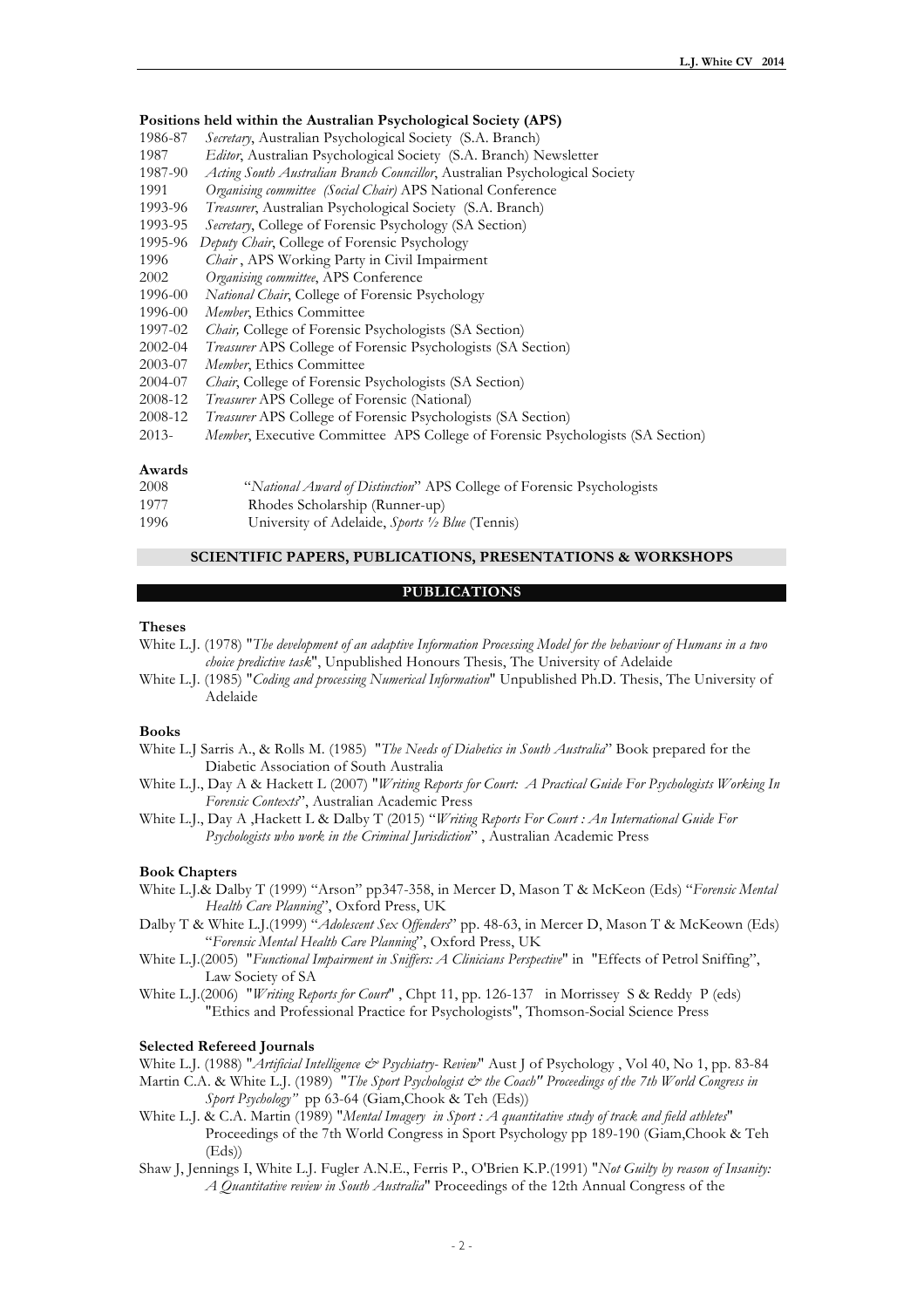Australian & New Zealand Association of Psychiatry , Psychology & Law, pp. 219-226.

White L.J., Shaw J. & Jennings I. (1992) "*Sex Offenders and the Courts: A Review of Sex Offender Cases in South Australia & the role of psychological / psychiatric reports*". in "Progress in Forensic Psychiatry ", pp129-133.

- White L.J. (1992) "*James Nash House 1987-92: Five years in Review*" Proceedings of 13th Annual Congress of the Australian & New Zealand Association of Psychiatry, Psychology & Law, pp. 107-116
- White L.J. & O'Brien K (1994) "*Psychologist and Psychiatrist: Knowing the Difference*", Law Society Bulletin, V16, No 8, p15-16
- White L.J.(1994) "*Computing for Psychologists- Review*", Australian J of Psychology, V46, No 1, p 59.
- White L.J. (1996) "*Review the Personality Assessment Inventory: A new Psychological test for clinical and Forensic Assessments*", Australian Psychologist, Forensic Special Edition, V31, No. 1, pp38-40.
- Day A & White L.J.(1998) "*Psychological Treatments for Offenders*" Law Society Bulletin, V20, No 4, p35
- Day, A., Howells, K., Day, A., Whitford, H., White, J., O'Brien, K. and Chartres, D. (1999). "*The Uses of Psychological and Psychiatric Court Reports in South Australian Magistrates' Courts"*. Law Foundation of South Australia, Adelaide.
- Howells, K., Day, A., White, J., Byrne, M. & Hart, K. (2000). "*Best practice literature reviews Offender rehabilitation"* (Vol. 1) and Management of Women, Indigenous and Ethnic Minority Prisoners. ACT Department of Correctional Services.
- Day A, Howells K, White L.J., & K O'Brien (2001) "*Examination of Court Ordered Reports in the South Australian Magistrate Courts*", Psychiatry, Psychology & Law, Vol 8, No 1. Pp 61-78
- Parton F, Day A and White L.J.(2004) "*An Empirical study on the relationship between Intellectual ability and Understanding of the Legal Process in Male Remand Prisoners*" Psychiatry, Psychology & Law, Vol 11, No 1. Pp 96-109
- Day A & White L.J.(2008) "*Ethical practice from the perspective of the forensic psychologist: Commentary on the uses and value of the Australian Psychological Society's (2007) Code of Ethics*", Australian Psychologist,43:3,186 — 193
- White L.J., Bond J & Gordon S (2009) "*Athletes Behaving Badly*" InPsych (April 2009), p28-29
- Cramer, R.J., Garza, M.J., Henderson, C.E., Ribiero, J.D., Silva, C., Smith, A.R., Joiner, T.E., & White, J. (2012). "*A Trait-Interpersonal perspective on suicide risk in criminal offenders"*. Archives of Suicide Research, 16, 334-347.
- Rufino, K.A., Cramer, R.J., Miller, S.L., & White, J. (2012). "*A validation study of the DSM-5 trait definition of Borderline Personality Disorder in a criminal sample"*. Poster presented at the conference of the American Psychology-Law Society in San Juan, Puerto Rico.

### **SELECTED CONFERENCE PRESENTATIONS & PUBLISHED REPORTS**

#### **Educational Psychology Papers**

Metzer J.C., Matthews K., White L.J. & Rigby K (1981) "*The role of Research Methods in Social work education in the 1980's*" Second Annual Conference, Australian Association Social Work Educators, Adelaide.

### **Experimental Psychology Papers**

- White L.J. (1980) " *Mental arithmetic: Capacity Limitations & Individual differences*" APS Annual Conference, Newcastle, NSW
- White L.J. (1988) "*The way we mentally code numbers : visual coding verses auditory coding* " XXIV International Congress of Psychology, Sydney, N.S.W.

### **Clinical Psychology Papers**

- Bowes L. & White L.J. (1988) "*Attentional Deficits in Schizophrenia : An attempt to separate possible sources*", Hillcrest Hospital Unpublished Report
- White L.J. (1982) "*Measuring Motivation* " Unpublished Research Report, Dept of Architecture, The University of Adelaide
- White L.J. (1985) "*Aptitude testing Architecture Students*", Australian and New Zealand Joint Annual Psychological Society Conference, Christchurch, N.Z.
- White L.J. (1985) "*From onset to Impotence: A quantitative study of Type I and Type II diabetics*", Australian and New Zealand Joint Annual Psychological Society Conference, Christchurch, N.Z.
- White L.J. (1986) "*Delays at Casualty : A Quantitative Evaluation*",Hillcrest Hospital Unpublished Report
- White L.J. & Elzinga R. (1986) "*Casualty Unit Functions at Hillcrest Hospital : A Quantitative Evaluation*",Hillcrest Hospital Unpublished Report
- White L.J. & Brown C. (1987) "*Mental Imagery , Hallucinations and Schizophrenia: A pilot study*",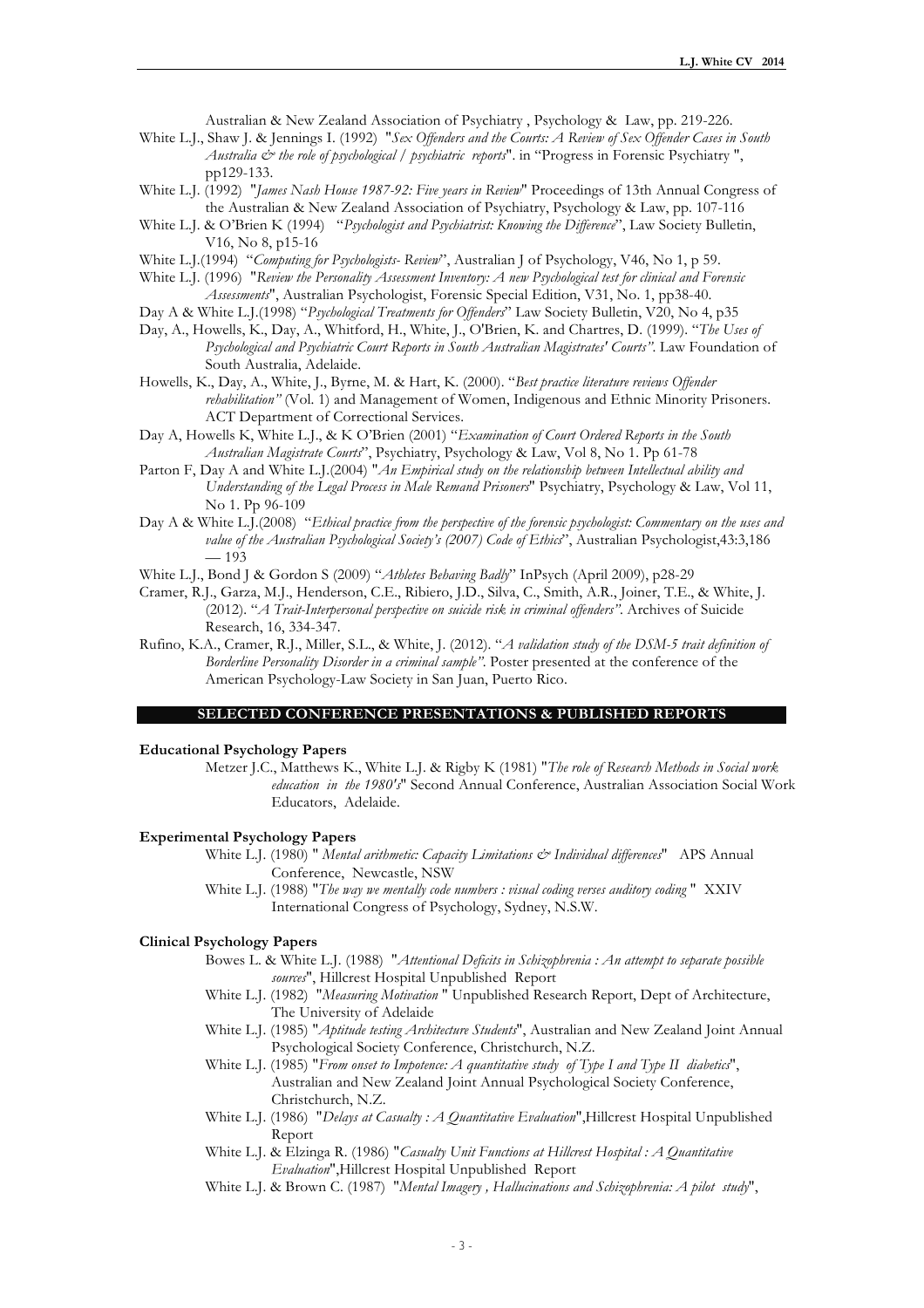Hillcrest Hospital Unpublished Report

- White L.J. & Brown C. (1988) "*The relationship between Mental Imagery and Hallucinations among Schizophrenic Patients: An Experimental Investigation*" , Hillcrest Hospital Unpublished Report
- White L.J. (1987) "*A Quantitative Review of Patient Services provided by the Emergency Services at Hillcrest Hospital*" ,Hillcrest Hospital Unpublished Report
- White L.J. (1987) " *After-hours Services at Casualty : A Quantitative Review*", Hillcrest Hospital Unpublished Report
- White L.J. (1987) "*Patient Information , collection , storage and usage*",Hillcrest Hospital Unpublished Report
- White L.J. (1987)"*Crisis-care referrals to Hillcrest Casualty* ",Hillcrest Hospital Unpublished Report
- White L.J. (1988) "*A Behaviour modification programme for hand washing behaviour : A clinical case study*." Hillcrest Hospital Unpublished Report
- White L.J. (1988) "*Country Mental Health: A review of the Gladstone Community Mental Health Service*" Hillcrest Hospital Unpublished Report
- White L.J. (1988) " *Nurse Escorts in a psychogeriatric Unit : A review*",Hillcrest Hospital Unpublished Report
- White L.J. (1988) "*An Evaluation of a Stress Management course upon Individuals' perceived level of stress*" Hillcrest Hospital Unpublished Report
- White L.J. (1988) "*Hillcrest Hospital Escort Study : A Review of Nursing Escorts at Hillcrest Hospital*", Hillcrest Hospital Unpublished Report
- White L.J. (1988) "*Hillcrest Hospital Health Promotion Study: Evaluation Report*", Hillcrest Hospital Unpublished Report
- White L.J. (1989) "*Measuring the Functional Assessment of Patients attending 'Living Skills' programmes at Hillcrest Hospital*", Hillcrest Hospital Unpublished Report
- White L.J. (1989) "*Gawler Community Mental Health Nurse-Patient Survey*", Hillcrest Hospital Unpublished Report
- White L.J. (1989) "*The effectiveness of Living Skills Programmes upon psychiatric patients*", Hillcrest Hospital Unpublished Report
- White L.J. (1989) " *New Directions for the Care of Chronic psychiatric patients*", 24th Australian Psychological Society Conference , Hobart , Tasmania , September 1989
- White L.J. (1989) "*Patient experiences and attitude towards Electro-Convulsive Therapy (E.C.T.) at Hillcrest Hospital*", Hillcrest Hospital Unpublished Report
- White L.J. (1990) " *New Directions for the Care of Chronic psychiatric patients: One year in Review*", 25th Australian Psychological Society Conference, Melbourne ,Victoria , September 1990
- White L.J. (1990) " *The Effects of Massage upon Psychiatric patients : A pilot study*" ,Hillcrest Hospital Unpublished Report
- White L.J. (1990) "*Cognitive Therapy and the Elderly*" ,Hillcrest Hospital Unpublished Report
- White L.J. (1990) "*Evaluation of a Hospital based rehabilitation unit - SCOPE*", Hillcrest Hospital Unpublished Report
- White L.J. (1991) " *Care of Chronic psychiatric patients in Australia*", Psychiatry Staff Seminar, Calgary General Hospital, Calgary , Alberta, Canada
- White L.J. (1991) "*Psychological practice in Australia* ",Psychology Staff Seminar, Calgary General Hospital, Calgary , Alberta, Canada.
- White L.J. (1994) "*Improving Mental Health Assessment*" , SAMHS National Conference on Mental Health, Adelaide, SA , November 1994
- White L.J. & Harrison M.(1995) "*Assessment and Treatment of Personality Disorders*" SAMHS Psychology Staff Seminar, 27<sup>th</sup> March 95
- White L.J. (1995) "*Personality Disorder: Categorical verses Dimensional Approaches*",SAMHS Personality Disorder Working Party, Unpublished Report
- White L.J. (1995) " *Measurement of personality using the Dimensional Approach :NEO PI-R*" SAMHS Personality Disorder Working Party Seminar, 25<sup>th</sup> May, 1995
- White L.J.(1998) "*Is the Personality Assessment Inventory a superior psychological test to the MMPI-2 ?*" College of Clinical Neuropsychologists Annual Conference, Melbourne, Victoria, October 1998
- White L.J.(1999) "*Assessment of Permanent Mental Impairment: THE AMA Guidelines translated for psychologists*" ANZAPPL (SA Branch) Conference, Barossa Valley, SA May 1999
- White L.J.(2004) "*Petrol Sniffing Among Australian Law Tribal Aboriginals: Implications for Psychology in Law*" 28th International Congress of Psychology ICP2004 August 8-13, 2004 Beijing, CHINA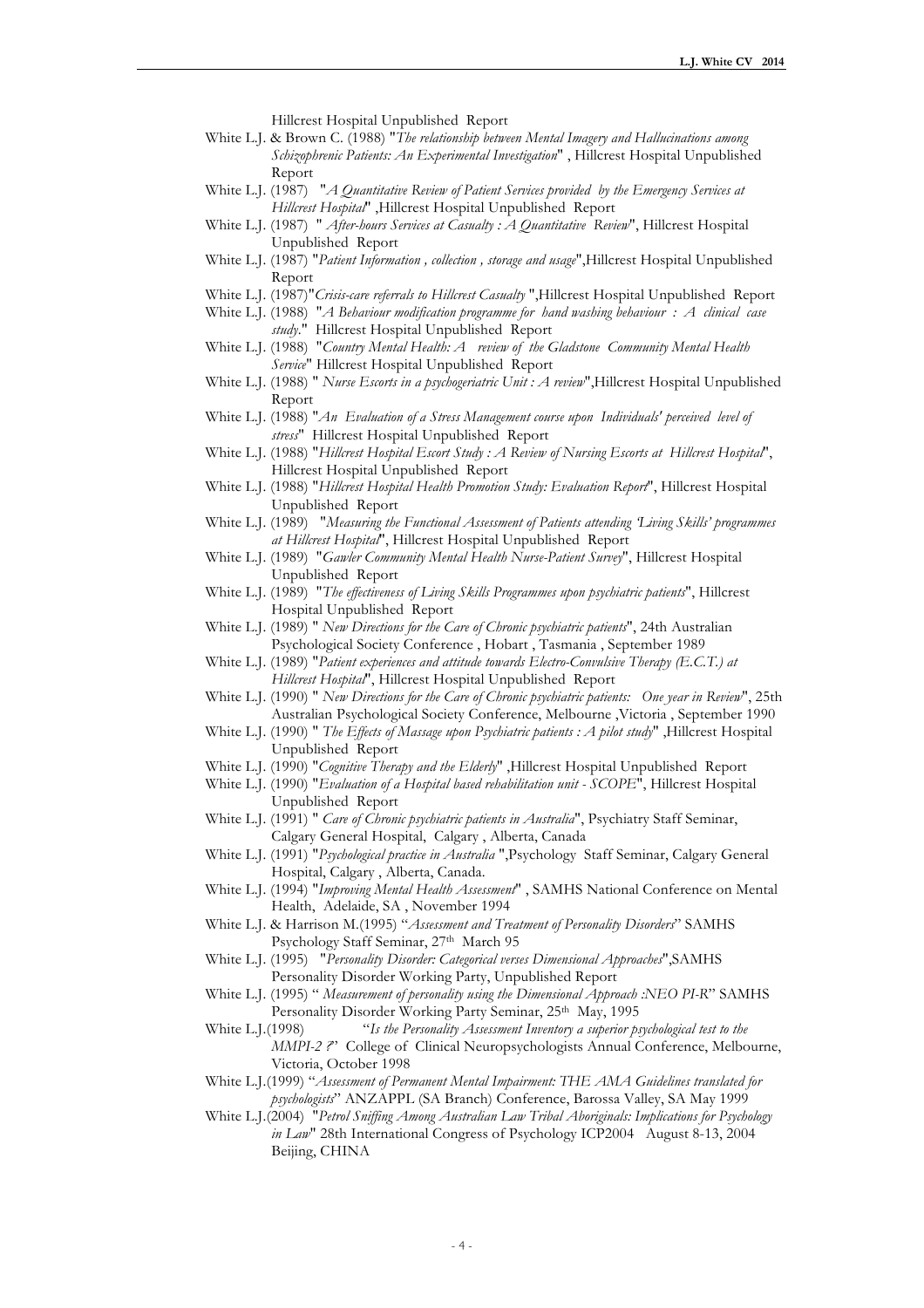### **Sport Psychology Papers**

- Martin C. & White L.J. (1989) "*The Sport Psychologist*  $\dot{\mathcal{C}}$  *the Coach*" Paper presented at the 7th World Congress in Sport Psychology in Singapore (August 7th to 12th, 1989).
- White L.J. (1989) "*Psychological Problems in Sport : Identification & Solution*" Seminar Presentation at the South Australian Sports Institute, July 1989.
- White L.J. , Winter G. & Martin C. (1990) "*Young athletes' use of Mental Imagery in Sport: A quantitative study* ",South Australian Sports Institute Unpublished Report
- White L.J. , Winter G. & Martin C. (1990) "*What psychological problems do Australian Senior Coaches perceive sports men and women to have?*", South Australian Sports Institute Unpublished Report
- White L.J. , Winter G. & Martin C. (1990) "*The Sport Psychologist and the Coach*", South Australian Sports Institute Unpublished Report
- White L.J. (1989) " *An Evaluation of factors affecting team performance in Competition Overseas : The Australian Softball teams competing in the South Pacific Classic, New Zealand*." South Australian Sports Institute Unpublished Report
- White L.J. (1989) "*Mental Imagery in Sport : A quantitative study of track and field athletes*" Paper presented at the 7th World Congress in Sport Psychology in Singapore (August 7-12)
- White L.J. (1989) "*SASI Psychology Services : A review from the Coaches perspective*" South Australian Sports Institute Unpublished Report
- White L.J. (1991) "*An Evaluation of services provided by Psychologist at the South Australian Sports Institute: the Coach's Perspective*", South Australian Sports Institute Unpublished Report
- White L.J. & Craig N. (1989) "*The Sport Physiologist and the coach*", South Australian Sports Institute Unpublished Report
- White L.J. & Winter G. (1990) "*The Coach's evaluation of the Sport Psychologist*",South Australian Sports Institute Unpublished Report

#### **Forensic Psychology Papers**

- White L.J. (1991) "*A comparison between Forensic Mental Health Services in Adelaide and Calgary, Canada: A psychologist's perspective*" Hillcrest Hospital Clinical Staff Seminar, Adelaide, South Australia
- White L.J. (1991) "*Forensic Psychological practice in Canada*", Psychology Staff Seminar, Hillcrest Hospital , Adelaide, South Australia
- White L.J. & Dalby J.T. (1992) " *A Clinical Taxonomy of Men who Sexually Assault Children*", Calgary General Hospital , Internal Report.
- White L.J. (1993) "*Forensic Psychiatry Units in Australia*" 5th World Congress on Prison Health Care, Brisbane, Australia 6-11th June, 1993
- White L.J. (1993) "*The Personality Assessment Inventory and a Forensic Population*", Australian Psychological Society, 28th Annual Conference, Gold Coast, Queensland, Sept 29- Oct 1,1993
- White L.J. (1993) "*Forensic Mental Health Units in Australia*" Staff Seminar, Psychology Department, University of Adelaide, 12<sup>th</sup> August, 1993
- White L.J. & Burvill M. (1995) "Clinical Profiles: the Mentally Disordered Offender & the Dangerous Sex *Offender*" paper presented at 15th Annual Congress of the Australian & New Zealand Association of Psychiatry, Psychology & Law, Melbourne, Victoria, April, 1995
- White L.J. (1996) "Assessment & Treatment of Child Sex Offenders", SA Police Department Seminar, 10 December 1996
- White L.J., Hutchins S & O'Brien K (1998) "*Expert Witnesses and sentencing in Aboriginal Cases*" Seminar sponsored by the Aboriginal Legal Rights Movement Inc.
- White L.J.& Stargatt R, (1998) "*The Psychological Impact of a Motor Vehicle Accident and recovery rate: personality and neuropsychological predictors*" ANZAPPL (SA Branch) Conference, McLaren Vale, SA 7-9th August 1998
- White L.J.(1998) "*Understanding Profiles of Offenders*" States of Minds Seminar, organised by LAAMS, August 12 1998
- White L.J.(1998) "*Status of Psychologists in Court*", SA State Psychology Conference 28-29 August, 1998
- White L.J.(1999) "*Forensic Psychology in Australia*", 1st Joint European & American Psychology & Law Conference, Dublin, Ireland
- White L.J.(2000) "*Intellectual functioning among Offenders: Scope & relevance*", Seminar presentation to SA Magistrates
- White L.J.(2000) "*The relevance of Intellectual assessment in Criminal Court Ordered Reports*", APS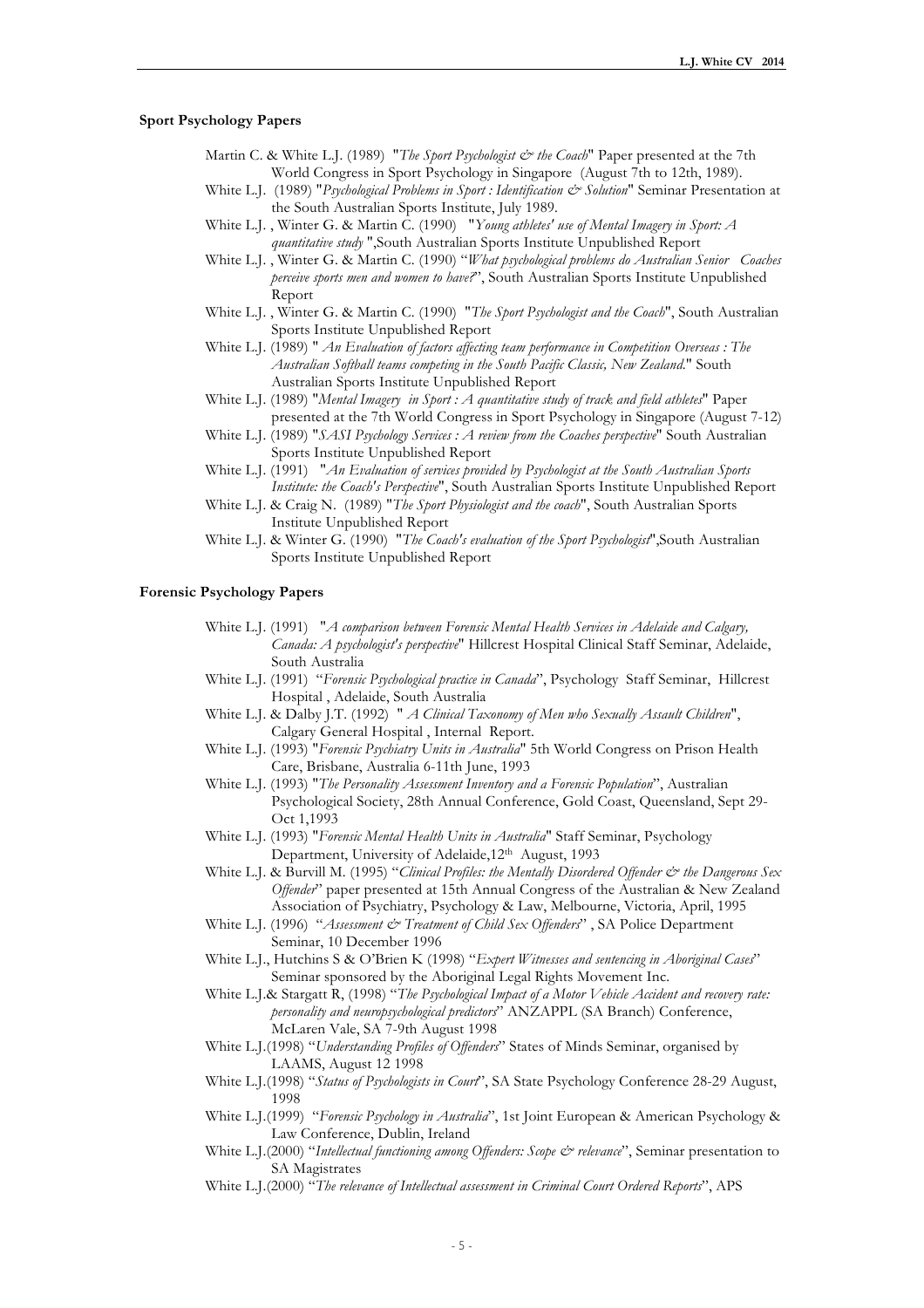Annual Conference, Canberra, ACT

- White L.J.(2001) "The use of the PAI & NEO in the assessment of Counter-measure Personnel risk *factors*", 5th International Counter-measures Conference, Sydney
- White L.J., Grubb E, Parton F, Darmenia L (2006) "*Intellectual Disability & The Law*" Symposium presented at 26th Annual Congress of the Australian & New Zealand Association of Psychiatry, Psychology & Law, Lorne, Victoria, November, 2006
- White L.J., Barrett G, Dalby T & Hackett L (2007) "*Writing Reports for Court*" Symposium, 3rd International congress of Psychology & Law, Adelaide
- Cramer R & White L.J.(2008) "*Five Factor model in Criminal defendants and Civil Litigants*", American Psychological Association Annual Convention, Boston, Massachusetts, United States, August 2008
- White L.J.(2008) "*Judicial Data: The "Gold" Standard of Measurement in Medico-legal matter*s", paper presented at 27th Annual Congress of the Australian & New Zealand Association of Psychiatry, Psychology & Law, Manley, NSW, November, 2007
- White L.J.(2008) "*In the Mind of a serial Killer: The Snowtown Murders*", Channel 4 Documentary
- White L.J.(2009) "*Criminal Behaviour and Elite Athletes*", 2nd Conference on Forensic Psychology, Melbourne, February, 2009
- Cramer R, Miller S, DeCoster J & White L.J.(2009) "*The Fiver Factor Model As a predictor of Treatment Indicators in Australian Criminal Defendants*", American Psychology & Law Annual Conference, San Antonio, Texas, United States
- White L.J.(2009) "*Athletes Behaving Badly*" the Criminal Lawyers Association of the Northern Territory12th Biennial Conference, Bali
- White L.J.(2009) "*Issues affecting professional practice of psychologists: Mini Assessment Tools*" Australian Psychological Society, 44<sup>th</sup> Annual Conference, Darwin, Northern Territory, September, 2009
- White L.J., Hawkins K & Bourne T (2010) "*Private Practice & public service: Court Reports & Rehabilitation options in SA*", College of Forensic Psychologists Seminar, Adelaide, May 2010
- Cramer, R.J., Garza, M.J., Ribiero, J., Silva, C., Smith, A., Henderson, C.E., Joiner, T., & White, J. (2011). "*A Trait-Interpersonal Perspective on Suicide Risk in Australian Criminal Offenders"*. Poster presented at the APS Forensic Psychology National Conference, Noosa, Australia.
- White L.J., Broomhill L, Taylor M & Pearce (2012) "*Private Practice & Forensic Psychology*" College of Forensic Psychologists Seminar, Adelaide, March 10th 2012
- White L.J.(2012) "*Mad or bad? Expert witnesses and the Anders Breivik trial*", The Conversation, April 16, 2012
- White L.J.(2012) "*With friends like Anders Breivik : is human contact a right?*", The Conversation, June 4th , 2012
- White L.J.(2012) "*The Abused becoming Abusers*" presentation to Australian Institute of Sexologists , Adelaide
- White L.J.(2013) "*Sibling Incest*" Presentation to Australian Institute of Sexologists , Adelaide
- White L.J. (2014) "*Sibling Incest: A problem for Psychology & Law*" , The Annual Conference of the European Association of Psychology and Law (EAPL) , June 24-27, 2014, at the St. Petersburg State University, Russia.
- Day A, White L.J., Hackett L & Dalby T (2014) Invited Symposium: "*Psychological Court Report Writing for Criminal Matters: An International perspective*" , The 28th International Congress of Applied Psychology , 8-13 July 2014 , Paris, France

### **WORKSHOPS**

- White L.J. (1989) "*Inner Mental Training & Mental Imagery*" Presentation at the 'Inner Mental Training Workshop' (Prof. L. Unestahl) , Port Dickson, Malaysia (August 13 to August 15th,1989)
- White L.J. & Weinstein P (1992) "*Short Course in Clinical Research for General Practitioners*" All-Day Workshop, Adelaide Convention Centre, Adelaide, SA February 1992
- White L.J. (1994) "*The Personality Assessment Inventory (PAI): An Instrument for measuring clinical profiles in forensic assessments*" , Half day Workshop , 14th Annual Congress of the Australian & New Zealand Association of Psychiatry , Psychology & Law, Fremantle, Western Australia, April 7-10th,1994
- White L.J. (1994) "*The Personality Assessment Inventory (PAI): An Advanced Instrument for measuring clinical profiles*  " , Full-day Workshop , ACER, Melbourne, Victoria, 29 July , 1994